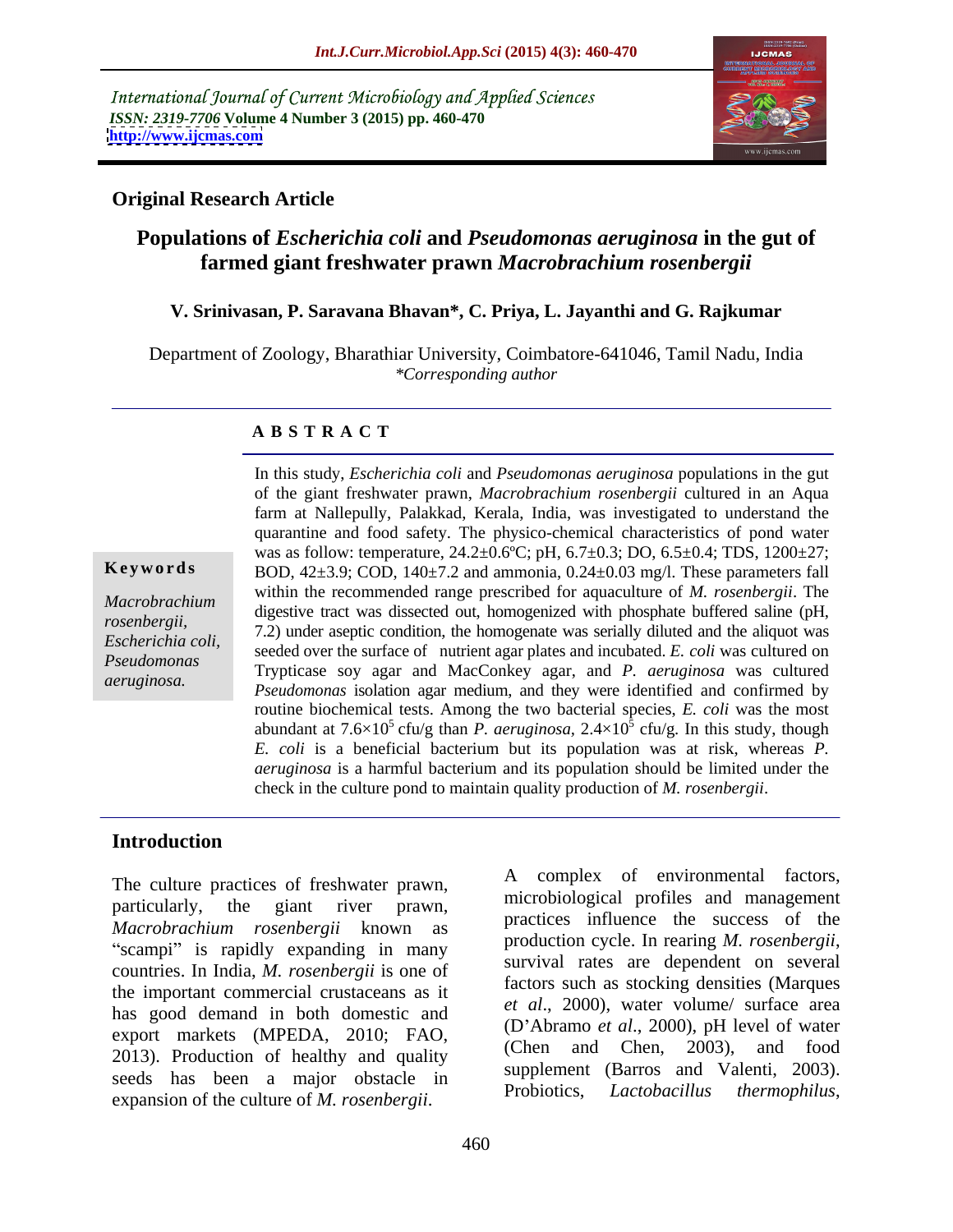*Lactobacillus halveticus, Lactobacillus*  white tail disease (WTD) or white muscle *bulgaricus, Lactobacillus plantarum,* disease (WMD). Bacterial diseases, bacterial *Lactobacillus salivarius, Lactobacillus* necrosis (Aquacop, 1977), larvae mid-cycle *rhamnosus* and *Streptococcus lactics* and disease (Anderson *et al*., 1989) due to *Vibrio alginolyticus* are used as water *Alcaligenes* spp., and *Enterobacter* spp., additives to maintain the water quality *Spiroplasma* disease due to a novel pathogen (Salim *et al.*, 2005; Talpur *et al.*, 2012). Spiroplasma MR-1008 (Liang *et al.*, 2011), Probiotics products: KKU02, KKU03, and black spot, brown spot and shell disease Biogen®, Binifit<sup>™</sup>, and Probiotics: Bacillus *subtilis*, *Bacillus licheniformis*, *Enterococcus faecium, Lactobacillus sporogenes*, *Lactobacillus ceremoris*, *Debaryomyces hansenii* and *Metschnikowia Lactobacillus acidophilus*, *Saccharomyces cerevisiae* are as feed supplements to Necrosis (IMN) in larvae (FAO, 2014). improve growth, survival and health Outbreak of the viral, bacterial and fungal including promotion of nutrient metabolism diseases increases risk, deterring investment and innate immune response of *M.*  and commercial development of intensive *rosenbergii* (Suralikar and Sahu, 2001; larval culture and grow out systems of Venkat *et al.,* 2004; Keysami *et al.,* 2007; freshwater prawn species, *M. rosenbergii,* Deeseenthum *et al.*, 2007; Shinde *et al.,* 2008; Saad *et al.*,2009; Rinisha *et al.,* 2010; Seenivasan *et al*., 2011, 2012a-d). *Macrobrachium amazonicum* owing to the

Several reasons are attributed to the low production in freshwater prawn culture. For In view of the interest in microbial safety of example, poor feeding management and aquaculture products, the collection of microorganisms particularly bacteria both prawn microflora information is imperative beneficial (nutrients recycling, organic (Reilly and Kaferstein, 1997). Thus, matter degrading etc.) and harmful (as microbiota settlement is a key component to parasites) are play vital roles in the pond ecosystem (Phatarpeker *et al*., 2002; Lalitha mechanisms and enhance development and *et al*., 2010). Biological contaminants such maturation of the immune system. Therefore as viruses, bacteria, fungi, protozoa and helminthes constitute the major cause for consumer safety of *M. rosenbergii* cultured *M. rosenbergii* (Oanh *et al*., 2001; in an aquaculture farm at Nallepully, Rodriguez *et al*., 2001; Sahul Hameed *et al*., 2004; Lalitha *et al*., 2010). Microorganisms have been implicated in many disease of *M. rosenbergii* have *E. coli* (a beneficial conditions, viral diseases such as bacterium) and *P. aeruginosa* (a harmful hepatopancreatic parvovirus-type virus (HPV-type) (Anderson *et al*., 1990; Gangnonngiw *et al*., 2009), *Macrobrachium*  muscle virus (MMV) (Tung *et al*., 1999), and nodavirus (MrNV) and extra small virus  $M$ . *rosenbergii* adults were taken from (XSV) (Sahul Hameed *et al*., 2004) is artificial earthen pond at the freshwater

,  $Binitit^{TM}$ , and Probiotics: *Bacillus* are caused by Vibrio spp., *Pseudomonas* , and Probiotics: *Bacillus*  are caused by *Vibrio* spp., *Pseudomonas Spiroplasma* MR-1008 (Liang *et al*., 2011), and black spot, brown spot and shell disease spp*.,* and *Aeromonas* spp., (FAO, 2014). Fungal agents,*Fusarium solani, bicuspidate* caused idiopathic *Macrobrachium nipponense, Macrobrachium malcolmsonii* and large-scale mortality.

> promote health due to competitive in order to understand the health status and Palakkad, Kerala, India, the present study was carried out to determine whether the gut bacterium).

# **Materials and Methods**

associated with *Macrobrachium rosenbergii* prawn culture station located in Nallepully,*M. rosenbergii* adults were taken from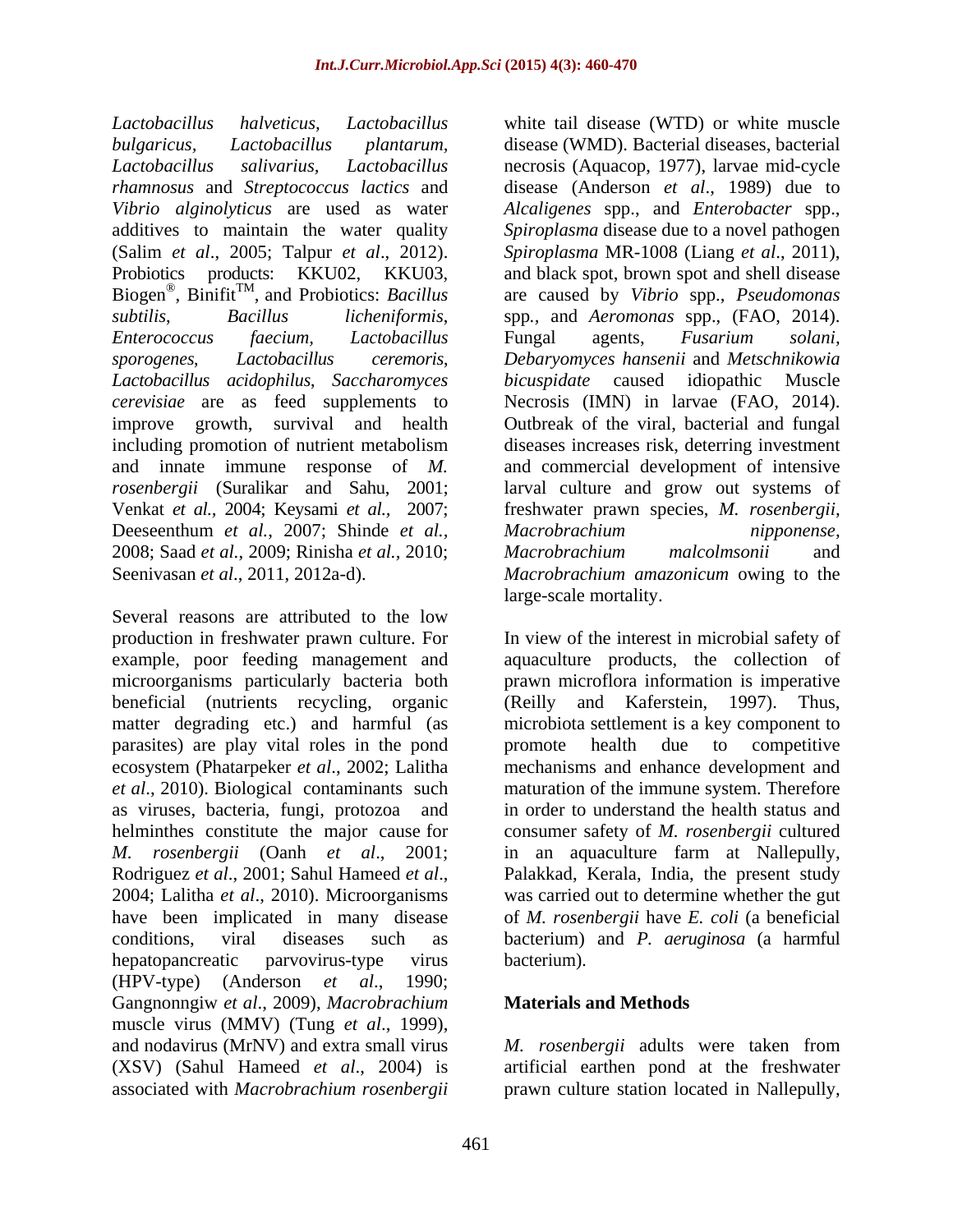Palakkad, Kerala, India. The pond was methyl red test, Voges-Proskauer test, citrate completely dependent upon the supply of utilization test, triple sugar iron test, urease groundwater as a water source throughout test, oxidase test and catalase test following the year. Water was added in the pond to the criteria described in the Bergey's Manual compensate for the loss from evaporation of Systematic Bacteriology (Holt et al., and seepage. Fertilizers together with artificial feed were used. The pond water physico-chemical parameters, such as dissolved oxygen (DO), total dissolved solids (TDS), biochemical oxygen demand (BOD), chemical oxygen demand (COD) and ammonia  $(NH_3)$  was measured using the method of APHA (2005). The pH was measured by electronic digital pH meter (Model-Century, CP901). The surface water temperature was checked with digital

For the isolation and identification of below: temperature, 21.9-33.5º C; pH, 6.7 bacteria from prawn's gut, the procured prawns were immediately deactivated by BOD, 2.3-8.2 mg/l; COD, 5.3-17.6 mg/l; keeping them in freezer at  $-20^{\circ}$ C for 10  $NH_3$ , 0.07-0.14 mg/l; nitrate-N 0.01-0.08 minutes. Then the surface was sterilized mg/l; Nitrite-N, 0.001-0.006 mg/l; PO<sub>4</sub>, with 50 ppm formal in for 30 seconds in order  $0.07-0.1$  mg/l (Fair and Foftner, 1981; to remove the external flora. Then the Sandifer *et al.,* 1983; Boyd and Tucker, digestive tract was dissected out individually 1998; Boyd, 2000; New, 2002; Correia *et*  and homogenized with phosphate buffered *al*., 2002; Lalitha and Surendran, 2004; saline (pH, 7.2) under aseptic condition. Yathavamoorthi *et al*., 2010; Prasad *et al.,* Afterwards the homogenate were serially 2012). In the present study, the pH of pond diluted up to 10<sup>-5</sup> dilution individually. From water was in ideal state, the DO was slightly this 0.5 ml of aliquots was taken and seeded over the surface of freshly prepared nutrient whereas, TDS, BOD, COD and ammonia agar plates and incubated at 37ºC for 24 h. The loop-full culture was taken from agar plates and mixed with nutrient broth for 24 h COD and ammonia indicate the fact that the at 35ºC. This culture was used to further pond water may be polluted. However, the study. This isolates were inoculated over prawns were thrived in the environment, but Trypticase Soy Agar and MacConkey agar we do not know that how long it would for *E. coli*, and *Pseudomonas* Isolation Agar for *P. aeruginosa* and they were incubated at 37ºC for 24 h. The bacterial colonies were enumerated with the formula, Bacterial The bottom layer of pond water, where count  $(CFU/g)$  = Number of colonies  $\times$  prawns spend most of the time, may become Dilution factor/ Volume of sample (g). The hypoxic or even anoxic, due to organism's presence of these bacteria were confirmed respiration and decomposition of through routine biochemical tests, such as accumulated organic matter of unconsumed

of Systematic Bacteriology (Holt *et al*., 1996).

# **Result and Discussion**

thermometer. culture of *M. rosenbergii* have been reported Figure the test in the poster of the conduct of the conduction of the statistic test, indicate test wave in the statistic statistic statistic statistic statistic statistic statistic statistic statistic statistic statistic Table 1 depicts the physico-chemical parameters, such as temperature  $(24.2 \pm 0.6^{\circ})$ C), pH  $(6.7\pm0.3)$ , DO  $(6.5\pm0.4 \text{ mg/l})$ , TDS (1200±27 mg/l), BOD (42±3.9 mg/l), COD  $(140\pm7.2 \text{ mg/l})$  and ammonia  $(0.24\pm0.03 \text{ m})$ mg/l) of the culture pond water. The ideal range of physico-chemical parameters for by many authors and they fall as given 8.5; DO, >7.0 mg/l; TDS, 76.5-128 mg/l; mg/l; Nitrite-N, 0.001-0.006 mg/l; PO<sub>4</sub>,<br>0.07-0.1 mg/l (Fair and Foftner, 1981; lower from the recommended value, was much higher than the recommended value. The recorded values of TDS, BOD, continue. Therefore, it requires dilution by addition of freshwater/ ground water.

respiration and decomposition of food, and faeces, particularly at night time,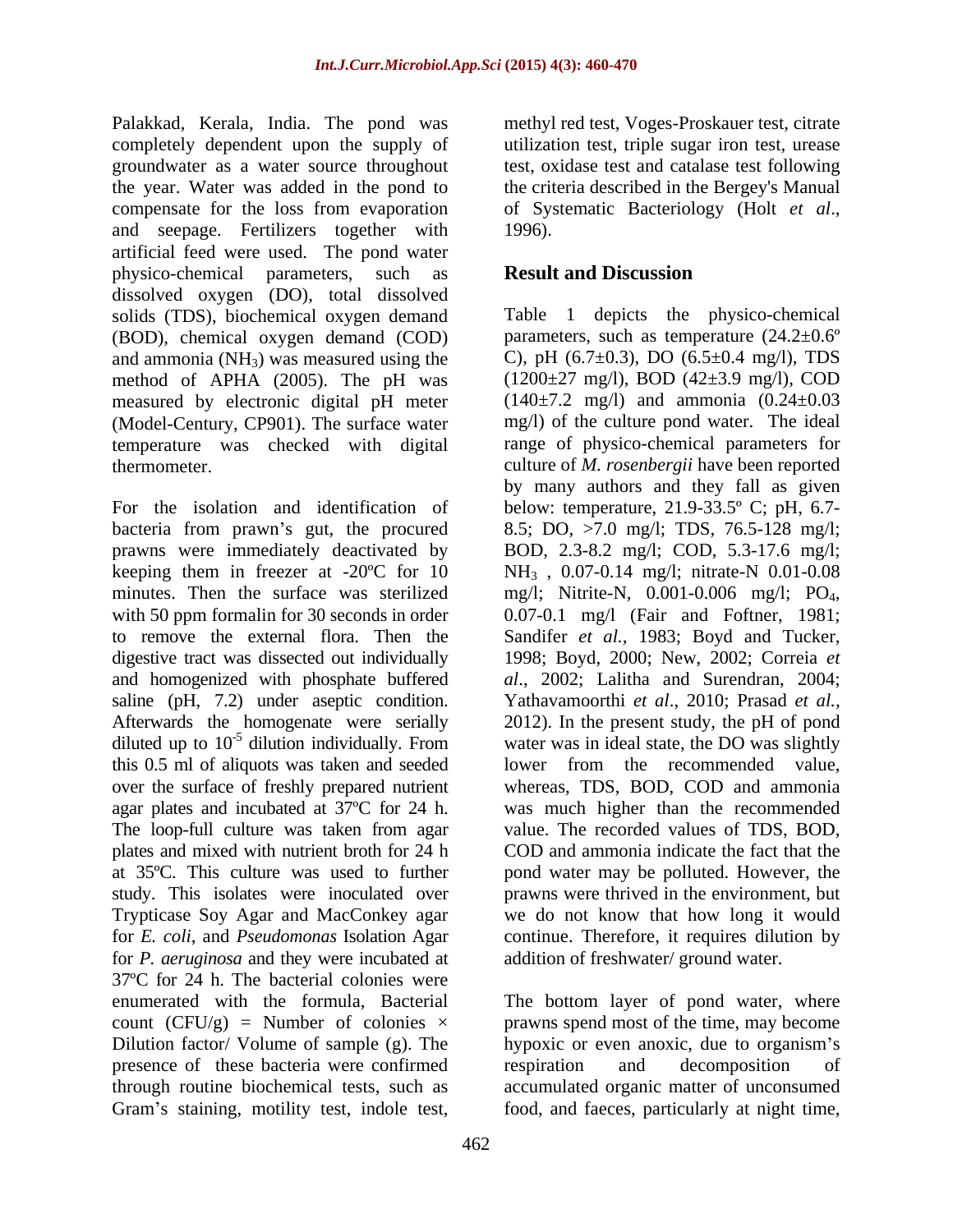and these hypoxic conditions can lead to colony levels the prawns were thrived in the and susceptible to pathogenic infections, important environmental factor determining Karmagam, 2013). The ideal colony levels beyond 5 mg/l are indicative of serious pollution (Clerk, 1986). BOD level between 3.0-6.0 ppm is optimum for normal *et al.*, 2004). Santhosh and Singh (2007) recommended optimum BOD level for prawn. The numbers of aerobic of water represents the amount of oxygen biodegradable and nonbiodegradable by a strong chemical oxidant. This is an *coli*, *Pseudomonas* spp., *Enterobacter* spp., indication of both sewage and industrial Vibrio spp. Aeromonas spp. and to guidelines for Water Quality Management for fish culture in Tripura). COD value between 6.0-20.0 mg/l is reported for fish Members of the genus Pseudomonas are a culture (Bhavimani and Puttaiah, 2014). These water quality variables were also

In the present study, the presence of typical faecal coliform bacterium, *E. coli*, and the biochemical confirmation tests (Figs.1, 2 2007). Prakash and Karmagam (2013) and 3; Tables 2 and 3). Among these two found to be at  $2.4 \times 10^5$  cfu/g, and at these  $ctu/g$ , and at these

poor immune responses in culture organism culture pond. Usually, faecal contamination which would certainly threaten prawn's life. (Geldriech, 1990; Harish *et al.*, 2003; Hence, DO often been considered an Lalitha and Surendran, 2004; Prakash and the success of prawn culture, and DO value numbers need to be evaluated both in water >5 mg/l have always been recommended for and prawn's gut to assess the pathogenesity intensive culture practice of *M. rosenbergii* of these bacteria. However, the numbers (Cheng and Chen, 2002; Cheng *et al.*, seems to be alarming. Therefore, proper 2002a; Cheng *et al.*, 2003). BOD range of 2 regulatory measures suggested to limits the to 4 mg/l does not show pollution while *E. coli* population in the culture pond. The activities of fishes; 6.0-12.0 ppm is sub-waters. Lalitha *et al*. (2010) reported that lethal to fishes and >12.0 ppm can usually Faecal coliform, *E. coli* was found to be cause fish kill due to suffocation (Bhatnagar  $\qquad 3.39-5.04 \log_{10} \text{ctu/g from } M.$  *rosenbergii* aquaculture should be less than 10 mg/l but heterotrophic bacteria from *M. rosenbergii* the water with BOD less than 10-15 mg/l eggs, larvae and post larvae, which were can be considered for fish culture. The COD found to vary from  $7.9 \times 10^4$  to  $8.2 \times 10^6$ , required to oxidize all organic matter,  $10.9 \times 10^6$  cfu/g respectively (Sahul Hameed pollution. The ideal value of COD should be *Staphylococcus aureus* were isolated from less than 50 mg/l for fish culture (According the gut of pond cultured *M. rosenbergii* in any water body raises coliform pathogens Karmagam, 2013). The ideal colony seems to be alarming. Therefore, proper regulatory measures suggested to limits the Environment Protection Agency (EPA) recommends *E. coli* as the best indicator of health risk from water contact in recreational gut. It was not the normal flora of bacteria in prawn. The numbers of aerobic to  $8.2 \times 10^6$ , found to vary from  $7.9 \times 10^4$  to  $8.2 \times 10^6$ ,<br>0.8×10<sup>5</sup> to  $81.1 \times 10^5$  and  $38.3 \times 10^5$  to and  $38.3\times10^5$  to to *et al*., 2003). It has been reported that *E. coli, Pseudomonas* spp*., Enterobacter* spp*., Vibrio* spp*. Aeromonas* spp*.* and

reported suitable for bacterial proliferation. metabolic versatility. They can survive in pathogenic bacterium, *P. aeruginosa* was species (Jensins *et al*., 2004). Recently, *P.* identified in the gut of *M. rosenbergii aeruginosa* was identified as harmful to *M.*  through culture morphology and *rosenbergii* (Ramalingam and Ramarani, bacteria, *E. coli* was found to be present at 18.3% and 30% from farm cultured *M.*   $7.6 \times 10^5$  cfu/g, whereas, *P. aeruginosa* was *rosenbergii.* (Prakash and Karmagam, 2013). Members of the genus *Pseudomonas* are <sup>a</sup> ubiquitous group of Gram-negative, rod shaped and motile bacteria showing environments hostile to many other bacteria. This is one of the most diverse bacterial genera, containing over 60 validly described 2007). Prakash and Karmagam (2013) pointed that *P. aeruginosa* was found to be *rosenbergii*.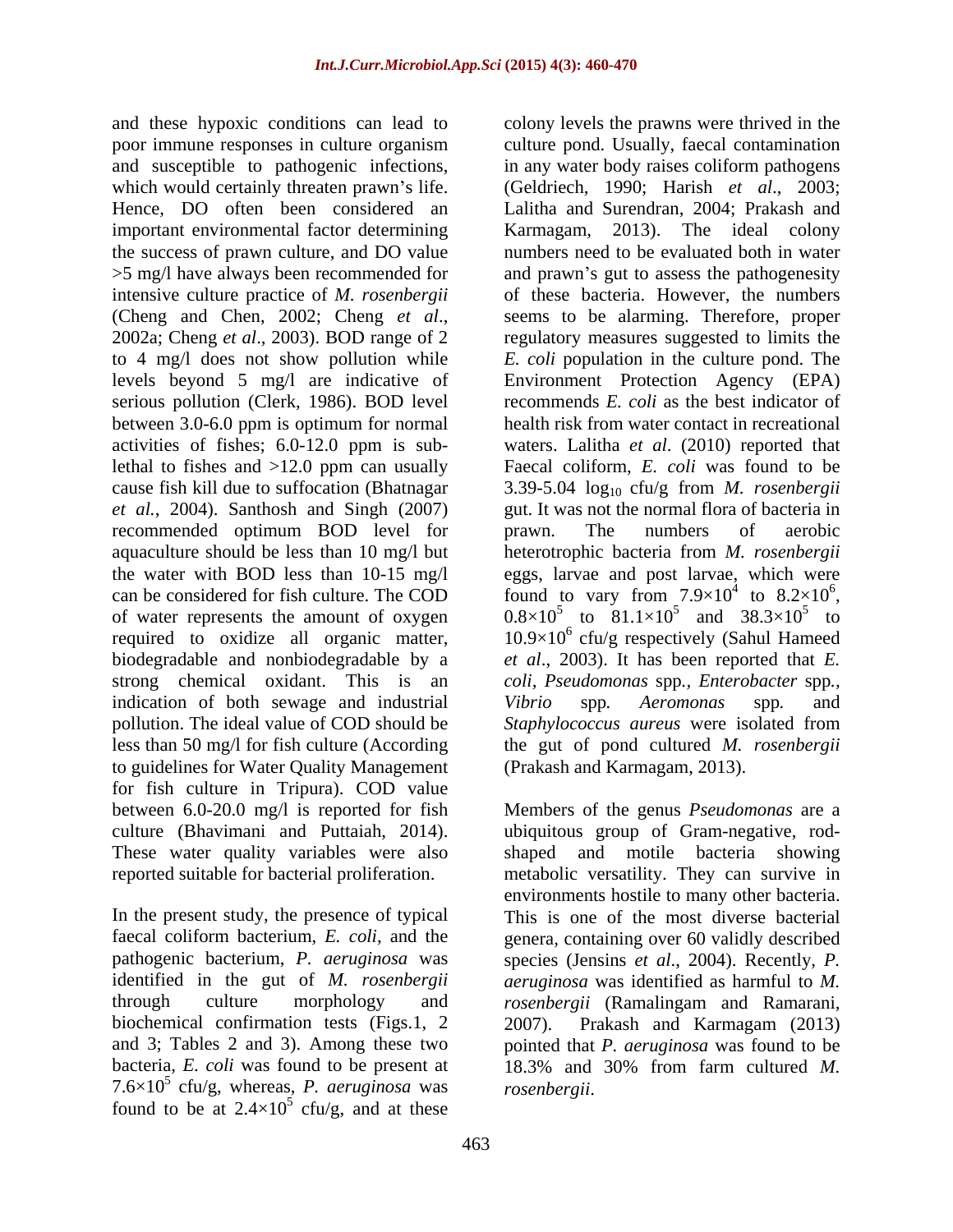#### *Int.J.Curr.Microbiol.App.Sci* **(2015) 4(3): 460-470**

| Parameters     | Values $(mg/l)$                     |
|----------------|-------------------------------------|
| Temperature (° | $24.2 \pm 0.6$                      |
| ,,,            | $6.7 \pm 0.3$                       |
| D <sub>O</sub> | $6.5 \pm 0.4$                       |
| <b>TDS</b>     | 1000.27<br>$111 +$<br>$1200 \pm 27$ |
| <b>BOD</b>     | $42 + 3.9$                          |
| COD            | $140 \pm 7.2$                       |
| Ammonia        | $0.24 \pm 0.03$                     |

**Table.1** Physicochemical characteristics of culture pond water

All values are mean  $\pm$  SD (n=3).

DO, Dissolved Oxygen, TDS, Total Dissolved Solids;

BOD, Biochemical Oxygen Demand; COD, Chemical Oxygen Demand.

**Table.2** Population of *E. coli* and *P. aeruginosa* in the gut of farmed *M. rosenbergii*

| <b>Bacterial Species</b> | Population (cfu/g)             |
|--------------------------|--------------------------------|
| $\overline{a}$<br>L. COU | $ -$<br>$1.6\times10^5$        |
| . aeruginosa             | $\langle 10^5$<br><u>. н. </u> |

**Table.3** Biochemical characterization of *E. coli* and *P. aeruginosa* culture from the gut of farmed *M. rosenbergii*

| Characteristics          | E. coli       | P. aeruginosa |
|--------------------------|---------------|---------------|
| Cell Morphology          | rods          | rods          |
| Gram's Staining          |               |               |
| Motility Test            |               |               |
| <b>Indole Test</b>       |               |               |
| Methyl Red Test          |               |               |
| Voges-Proskauer Test     |               |               |
| Citrate Utilization Test |               |               |
| Urea Test                |               |               |
| Catalase Test            |               |               |
| <b>Oxidase Test</b>      |               |               |
| Triple Sugar Iron Test   | $Acid + H_2S$ | $Acid + H_2S$ |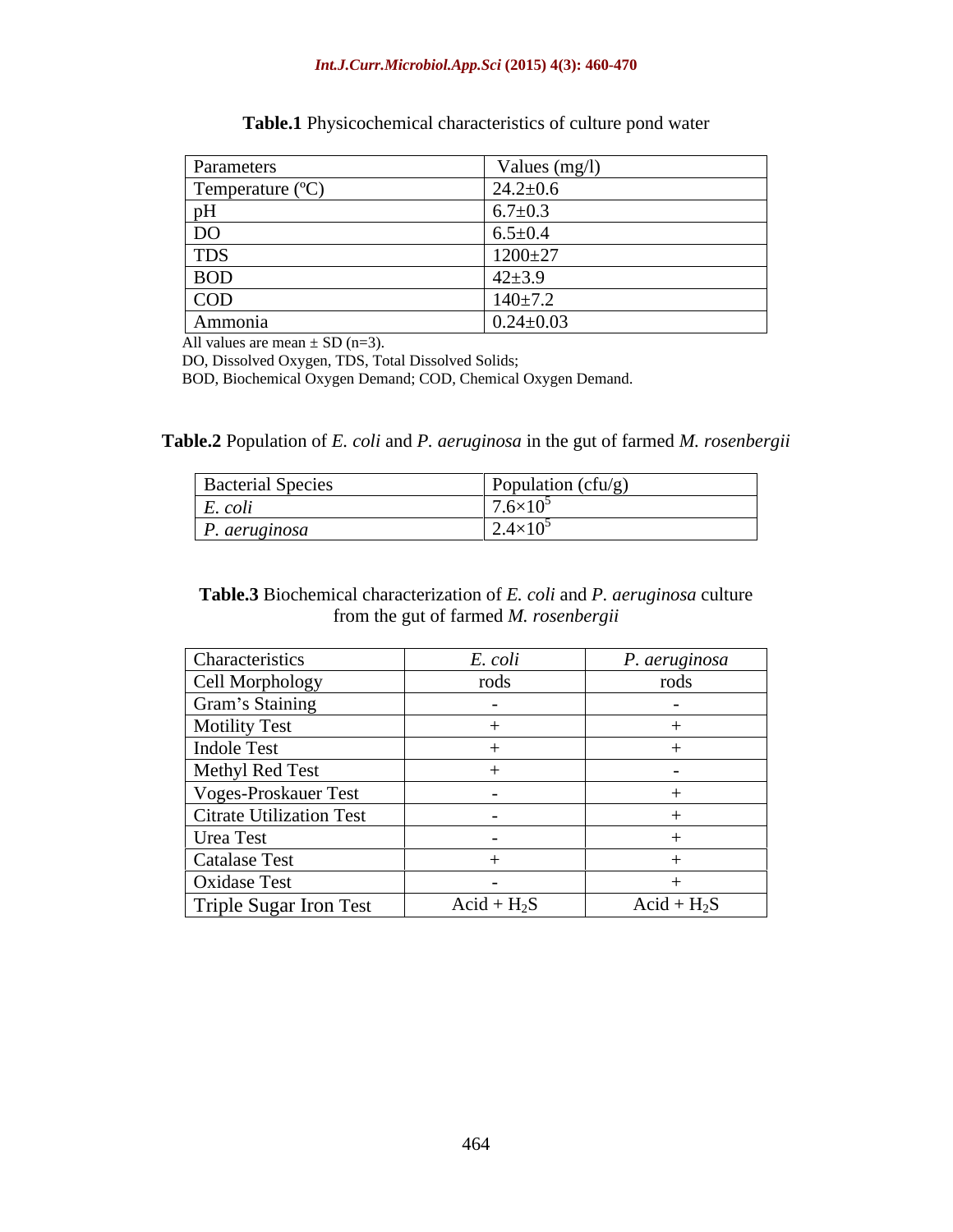## *Int.J.Curr.Microbiol.App.Sci* **(2015) 4(3): 460-470**

**Fig.1** *E. coli* on Trypticase soy agar medium



**Fig.2** *E. coli* on MacConkey agar medium



**Fig.3** *P. aeruginosa* on *Pseudomonas* isolation agar medium

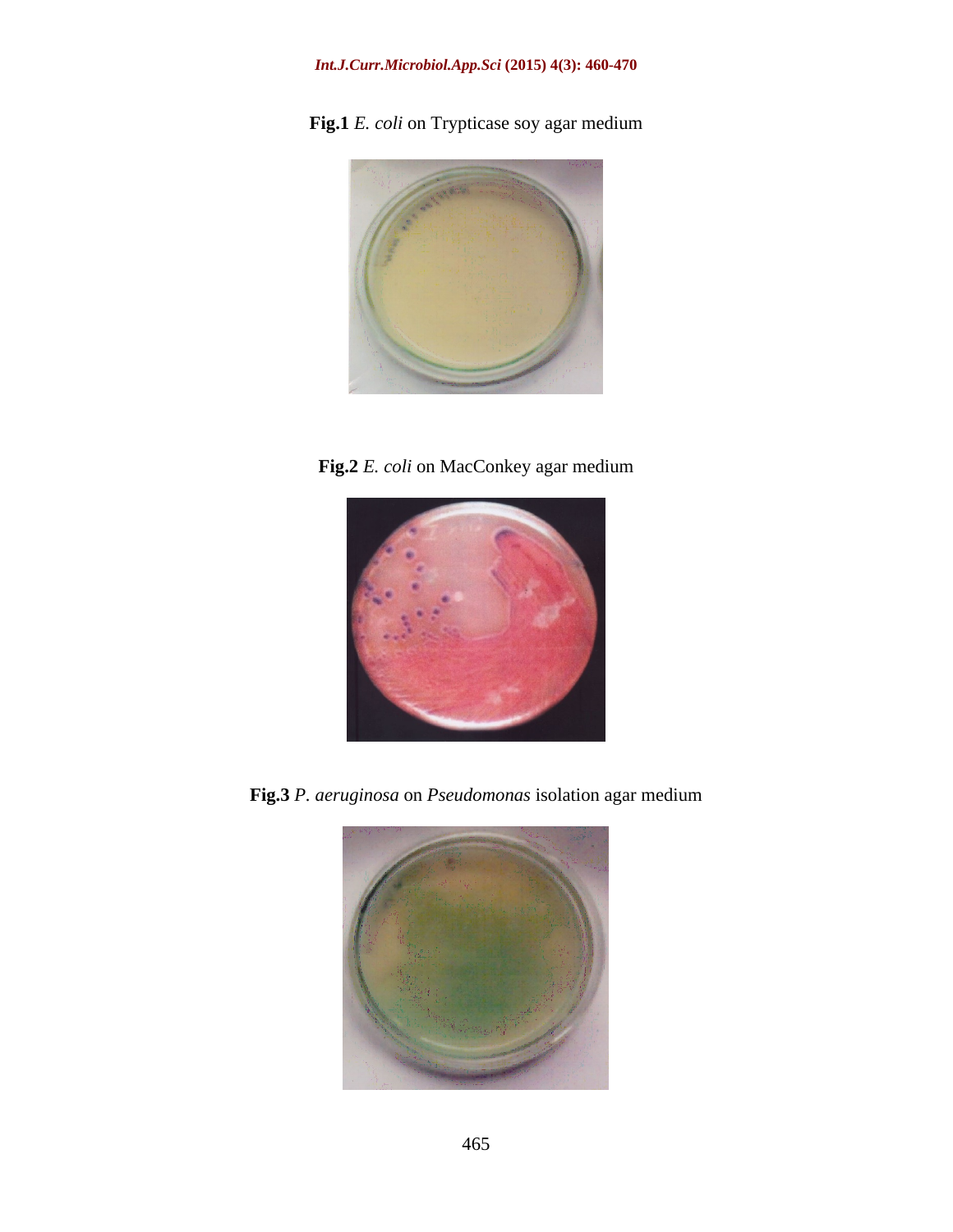It has been reported that *Pseudomonas* spp. has also been reported in the digestive tract of *M. rosenbergii* cultured in concrete tank (Al-Harbi, 2003). In aquaculture, *P.*  especially are the most frequently isolated opportunistic pathogenic species (Shiose *et* 

beneficial bacterium its population was development. Aquaculture, 216: seemed to be at risk in the gut of *M*. 165–176. *rosenbergii*. *P. aeruginosa* is a harmful bacterium and its population should be checked and maintained under the limit in the culture pond to quarantine the quality

- Alderman, D.J., and Polglase, J.L. 1988. Lowry, R.S. (Eds), Timber Press: Current Res. 5: 1.
- Al-Harbi, A.H. 2003. Bacterial flora of *rosenbergii* (De Man), cultured in 27.
- Anderson, I.G., Law, A.T., Shariff, M. and Management. Kluwer Academic
- Anderson, I.G., Shamsudin, M.N., and Nash, 81: 213–223. Aquat. Org. 55: 161–167.
- 

Wastewater.  $21^{st}$  edition, Eaton, A.D., Clesceri, L.S., Rice, E.W., Greenberg, A.E., Franson, M.A.H. (Eds), APHA, Washington.

- *aeruginosa* and *Pseudomonas fluorescens* Aquacop, 1977. Observations on diseases of crustacean cultures in Polynesia. Proc. World Maric. Soc. 8: 65–703.
- *al.*, 1974; Alderman and Polglase, 1988). Barros, H.P., and Valenti, W.C. 2003. Food<br>
intake of *Macrobrachium*<br>
This study concludes that though *E. coli* is a *rosenbergii* during larval Barros, H.P., and Valenti, W.C. 2003. Food intake of *Macrobrachium rosenbergii* during larval development. Aquaculture, 216: 165–176.
- production of *M. rosenbergii*. Summer School on Development of **References** in Fresh and Saline Waters, CCS Bhatnagar, A., Jana, S.N., Garg, S.K., Patra, B.C., Singh, G., and Barman, U.K. 2004. Water Quality Management in Aquaculture. In: Course Manual of Sustainable Aquaculture Technology Haryana Agricultural University, Hisar, Haryana (India). pp. 203–210.
	- Pathogens, Parasites and Bhavimani, H., and Puttaiah, E.T. 2014. Commensals. In: Freshwater Fish Culture and Physico-chemical Crayfish-Biology, Management and Characteristics of Madikoppa Pond, Exploitation. Holdich, D.M. and Dharwad Tq/Dist, Karnatak. Hydrol. Dharwad Tq/Dist, Karnatak. Hydrol. Current Res. 5: 1.
	- Portland, Oregon. Boyd, C.E. 2000. Farm Effluent During freshwater prawn, *Macrobrachium*  Aquaculture Advocate (August), 26 Draining for Harvest. The Global 27.
	- concrete tanks in Saudi Arabia. J. Boyd, C.E., and C.S. Tucker. 1998. Pond<br>Appl. Aquacult. 14 (1/2) 2: 113–124. Aquaculture Water Quality Nash G. 1990. A parvo-like virus in Publishers, 101 Philip Drive, the giant freshwater prawn, Morwell, MA 02061, U.S.A, pp. *Macrobrachium rosenbergii*. J. Boyd, C.E., and C.S. Tucker. 1998. Pond Aquaculture Water Quality Management. Kluwer Academic Publishers, 101 Philip Drive, 541–575.
	- Invertebr. Pathol. 55: 447 449. Chen, S.C., Chen, T.H., Wang, P.C., Chen, G. 1989. A preliminary study on the Chaung, H.C., and Liaw, L.L. 2003. aerobic heterotrophic bacterial flora Metschnikowia bicuspidata and in giant freshwater prawn, *Enterococcus faecium*-co-infection-in<br>*Macrobrachium rosenbergii*, the giant freshwater prawn<br>hatcheries in Malaysia. Aquaculture, *Macrobrachium rosenbergii*. Dis. Y.C., Huang, J.P., Lin, Y.D., *Metschnikowia bicuspidata* and *Enterococcus faecium* co-infection in the giant freshwater prawn *Macrobrachium rosenbergii*. Dis. Aquat. Org. 55: 161–167.
- APHA, 2005. Standard Methods for the Chen, S.M., and Chen, J.C. 2003. Effects of Examination of Water and pH on survival, growth, molting and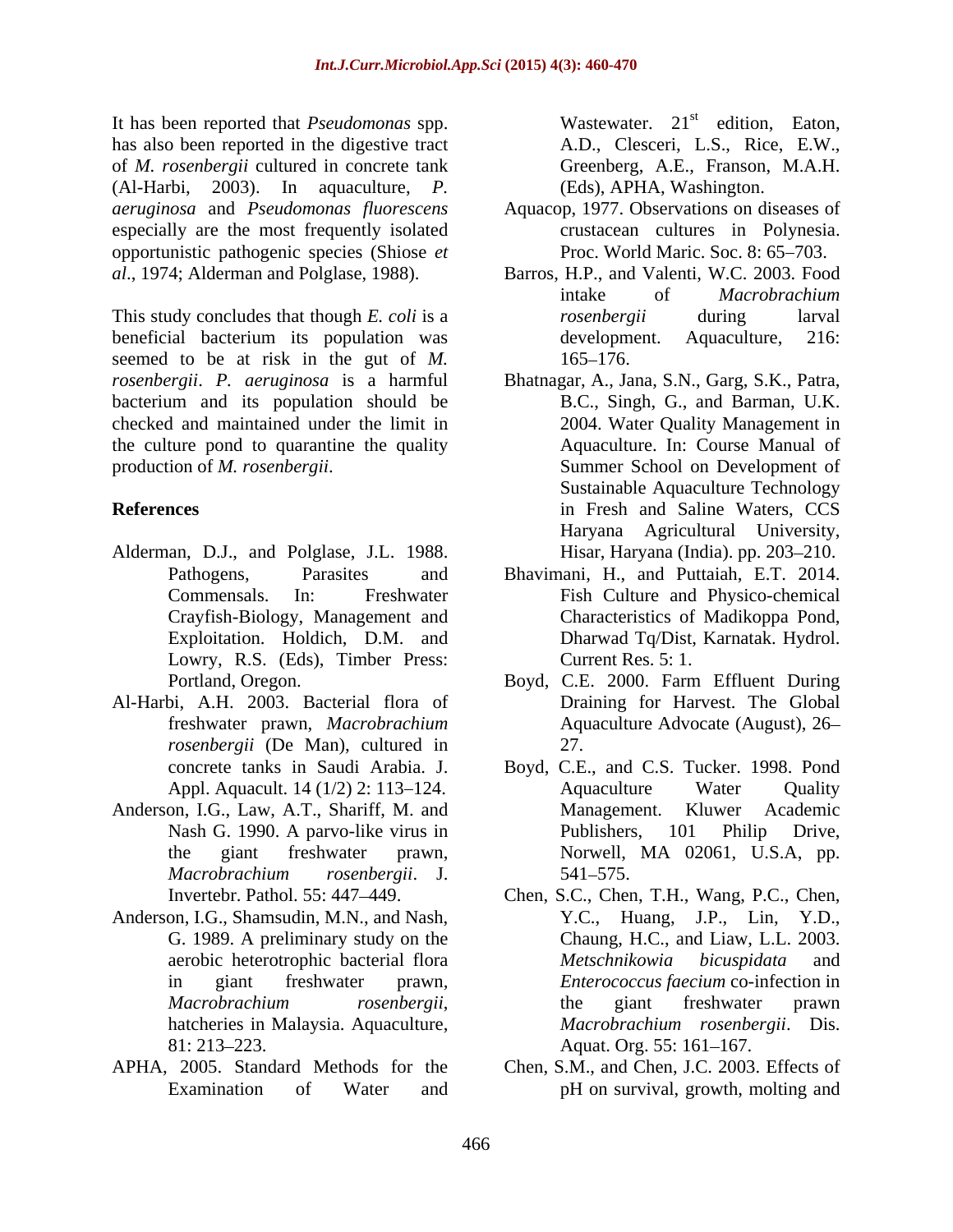*Macrobrachium rosenbergii*. Aquaculture, 218: 613 623.

- Cheng, W., and Chen, J.C. 2002. The Fish. Shellfish Immunol. 12: 97–10.
- 
- Clerk, R.B. 1986. Marine Pollution. Clarandon Press, Oxford, pp. 256.
- Correia, E.S., Pereira, J.A., Apolinario, of pond aging on natural food
- D'Abramo, L.R., Daniels, W.H., Gerard, P.D., Jun, W.H., and Summerlin, *Macrobrachium rosenbergii.* Williams and Wilkins, p.787.<br>Aquaculture, 182: 161–171. **Insins, L.J., Skovgaard, M., Sicheritz**-
- Deeseenthum, S., Leelavatcharams, V., and Brook, D.J. 2007. Effects of feeding *Baciilus* spp. as probiotic bacteria on
- of formulated feeds on natural productivity in culture of the prawn,
- FAO, 2013. National Aquaculture Sector Overview, India. Food and

feeding of giant fresh water prawn Agriculture, Organization of the United Nations.

- virulence of *Enterococcu*s to freshwater prawn *Macrobrachium*  Man, 1879). FAO Fisheries and *rosenbergii* and its immune Aquaculture Department. Aquatic resistance under ammonia stress. Animal Pathogen and Quarantine FAO, 2014. Cultured Aquatic Species Information Programme *Macrobrachium rosenbergii* (De Information System AAPQIS.
- Cheng, W., Liu, C.H., and Chen, J.C. 2002a. Gangnonngiw, W., Kiatpathomchai, W., Effect of nitrite on interaction Sriurairatana, S., Laisutisan, K., between the giant freshwater prawn Chuchird, N., Limsuwan, C., and *Macrobrachium rosenbergii* and its pathogen *Lactococcus garvieae*. Dis. in the hepatopancreas of freshwater Aquat. Org. 50: 189–197. The prawns Macrobrachium rosenbergii Flegel, T.W. 2009. Parvo-like virus prawns *Macrobrachium rosenbergii* cultivated in Thailand. Dis. Aquat. Org. 85: 167–173.
	- M.O., and Horowitz, A. 2002. Effect (Ed), Drinking Water Microbiology, Geldreich, E.E. 1990. In: McFeters. G.A. Springer-Verlag. New York.
	- availability and growth of the Harish, R., Sumitha, C.M., and Hatha, freshwater prawn *Macrobrachium rosenbergii*. Aquacul. Eng. 26: 61 antibiotic sensitivity of *Escherichia*  69. *coli* in extensive brackish water A.A.M. 2003. Prevalence and aquaculture ponds. Fish. Tech. 40  $(1): 8-12.$
	- C.G. 2000. Influence of water Holt, J.G., Krie, N.R., Sneath, P.H.A., Stately, volume, surface area, and water J.T., and Williams, S.T. 1996. replacement rate on weight gain of **Bergey's Manual of Determinative** juvenile freshwater prawns, Bacteriology, 9<sup>th</sup> Edition, Baltimore, th Edition, Baltimore, Williams and Wilkins, p.787.
	- growth of giant freshwater prawn species. In: *Pseudomonas* Genomics, (*Macrobrachium rosenbergii,* De Lifestyle and Molecular architecture, Man). Pakistan J. Biol. Sci. 10: Ramos J.L. (Ed), Kluwer Academic 1481–1485. **Plenum, New York.** Jensins, L.J., Skovgaard, M., Sicheritz- Ponten, T., Hansen, N.T., Johansson, H., et al. 2004. Comparative genomics of four *Pseudomonas* Plenum, New York.
- Fair, P.H., and Foftner, A.R. 1981. The role Keysami, M.A., Saad, C.R., Sijam, K., *Macrobrachium rosenbergii.* development and survival of post<br>Aquaculture, 24: 233–243. larvae *Macrobrachium rosenbergii* Daud, H.M., and Alimon, A.R. 2007. Effect of *Bacillus subtilis* on growth development and survival of post larvae *Macrobrachium rosenbergii* (De Man). Aquacult. Nutr. 13: 131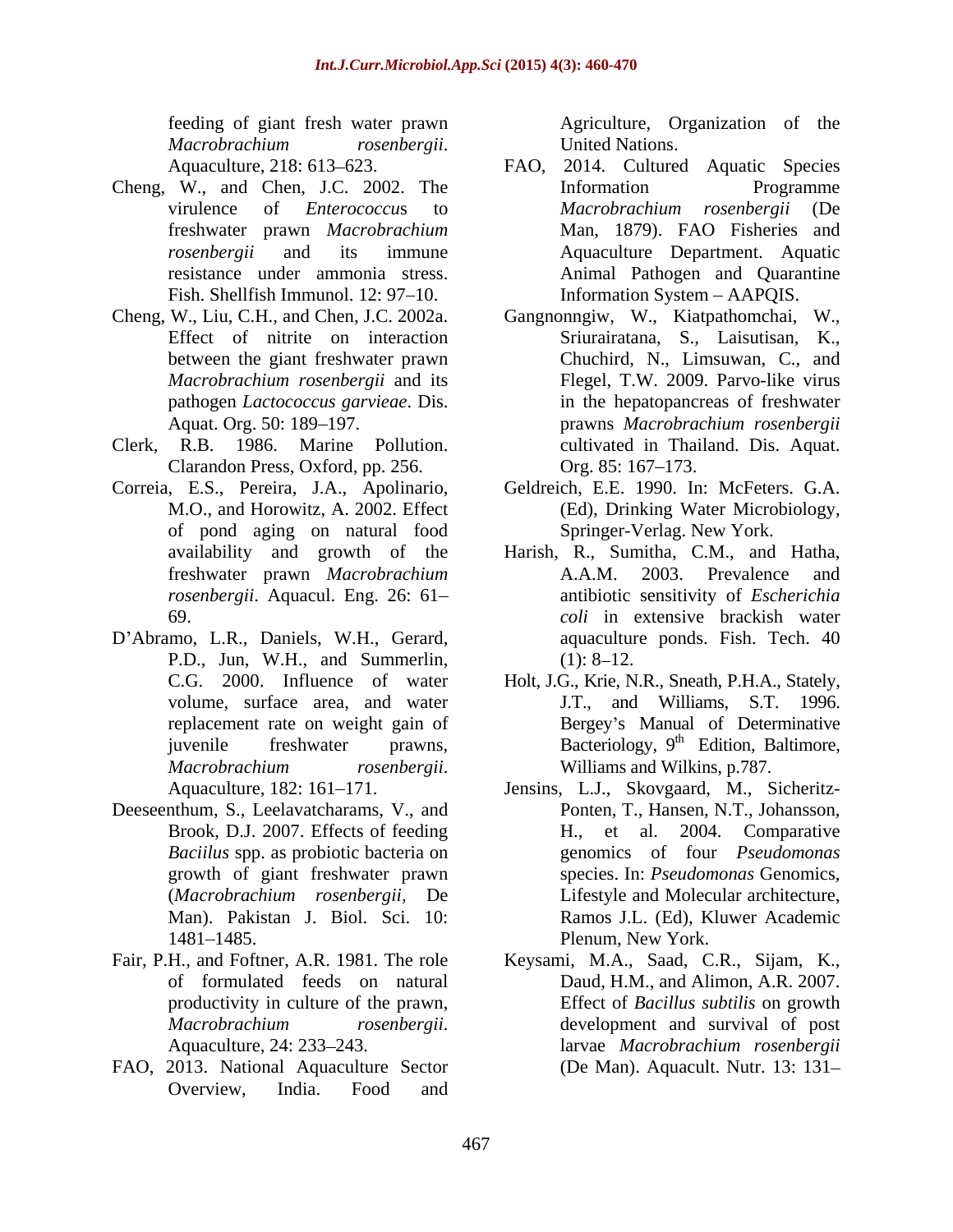- Lalitha, K.V., and Surendran. P.K. 2004. Bacterial microflora associated with Man) and the aquaculture Aquaculture, 203: 279–291.
- freshwater farms in Kerala, India. Fisheries Technologists, India, pp.
- Liang, T., Li, X., Du, J., Yao, W., Sun, G., Dong, X., Liu, Z., Ou, J., Meng, Q.,
- Marques, H.L.A., Lombardi, J.V., Boock,
- 
- New, M. 2002. Farming freshwater prawns. a aquaculture prod<br>A manual for the culture of the giant Res. 28: 735–752. A manual for the culture of the giant *rosenbergii*). FAO, Fish. Tech.
- Oanh, D.T.T., Hoa, T.T.T., and Phuong, isolated from Freshwater Prawn (*Macrobrachium rosenbergii*)
- 136. doi:10.1111/j.1365- Phatarpekar, P.V., Kenkre,V.D., Sreepada, 2095.2007.00463.x. R.A., Desai, U.M., and farmed freshwater prawn, the giant freshwater prawn, *Macrobrachium rosenbergii* (De R.A., Desai, U.M., and Achuthankutty, C.T. 2002. Bacterial flora associated with larval rearing of the giant freshwater prawn, *Macrobrachium rosenbergii*. Aquaculture, 203: 279 291.
- environment. Aquacult. Res. 35: 1–7. Prakash, M., and Karmagam, N. 2013. A Lalitha, K.V., Surendran, P.K., and study on bacterial flora associated Thampuran, N. 2010. Intestinal with freshwater prawn, bacterial flora of *Macrobrachium Macrobrachium rosenbergii*. Intr. J. *rosenbergii* (De Man, 1879) from with freshwater prawn, Current Res. Academic rev. 1 (1):  $1 - 6.$ 
	- Fishery Technology. 47. Society of Prasad, L., Nayak, B.B., Kohli, M.P.S., 65–70. 2012. Effect of supplemented and Gu, W. 2011. Identification and *rosenbergii* post larvae. The Israeli isolation of a *Spiroplasma* pathogen from diseased freshwater prawns,  $(676): 1-6$ . Reddy, A.K., and Srivastava, P.P. 2012. Effect of supplemented bacteria (*Lactobacillus sporogenes*) growth of *Macrobrachium* J. Aquaculture - Bamidgeh,  $(676): 1 - 6.$
	- *Macrobrachium rosenbergii*, in Ramalingam, K., and Ramarani, S. 2007. China: a new freshwater crustacean Effect of *Pseudomonas aeruginosa* host. Aquaculture, 318: 1–6. The simulation on the giant freshwater prawn, M.V., 2000. Stocking densities for nursery phase culture of freshwater microscopic study. J. Environ. Biol. prawn *Macrobrachium rosenbergii Macrobrachium rosenbergii* histopathological and electron 28 (3): p. 627.
- in cages. Aquaculture, 187: 127 132. Reilly, A., and Kaferstein, F. 1997. Food MPEDA, 2010. Statistics of Marine safety hazards and the application of Products Exports 2010. The Marine the principles of hazard analysis and Products Exports Development critical control point (HACCP) Authority, Kochi. pp. 360. system for their control in critical control point (HACCP) system for their control in aquaculture production. Aquacul. Res. 28: 735–752.
	- river prawn (*Macrobrachium*  Rinisha, K., Mujeeb Rahiman, K.M., Razia Paper. No. 428, 212. Mohamed Hatha, A.A. 2010. N.T. 2001. Characterization and the growth and survival of post Pathogenicity of *Vibrio* bacteria **and in** larvae of *Macrobrachium* Beevi, M., Thomas, A.P., and Mohamed Hatha, A.A. 2010. Probiotic Effects of *Bacillus* spp. on larvae of *Macrobrachium rosenbergii*. Fishery Technol. 47: 173–178.
	- Hatcheries. Proceedings of the 2001 Rodriguez, B., Lodeiros, C., Conroy, G., annual workshop of JIRCAS Conroy, D., and Graziani, C. 2001. Mekong delta Project. Pathobiological studies on cultured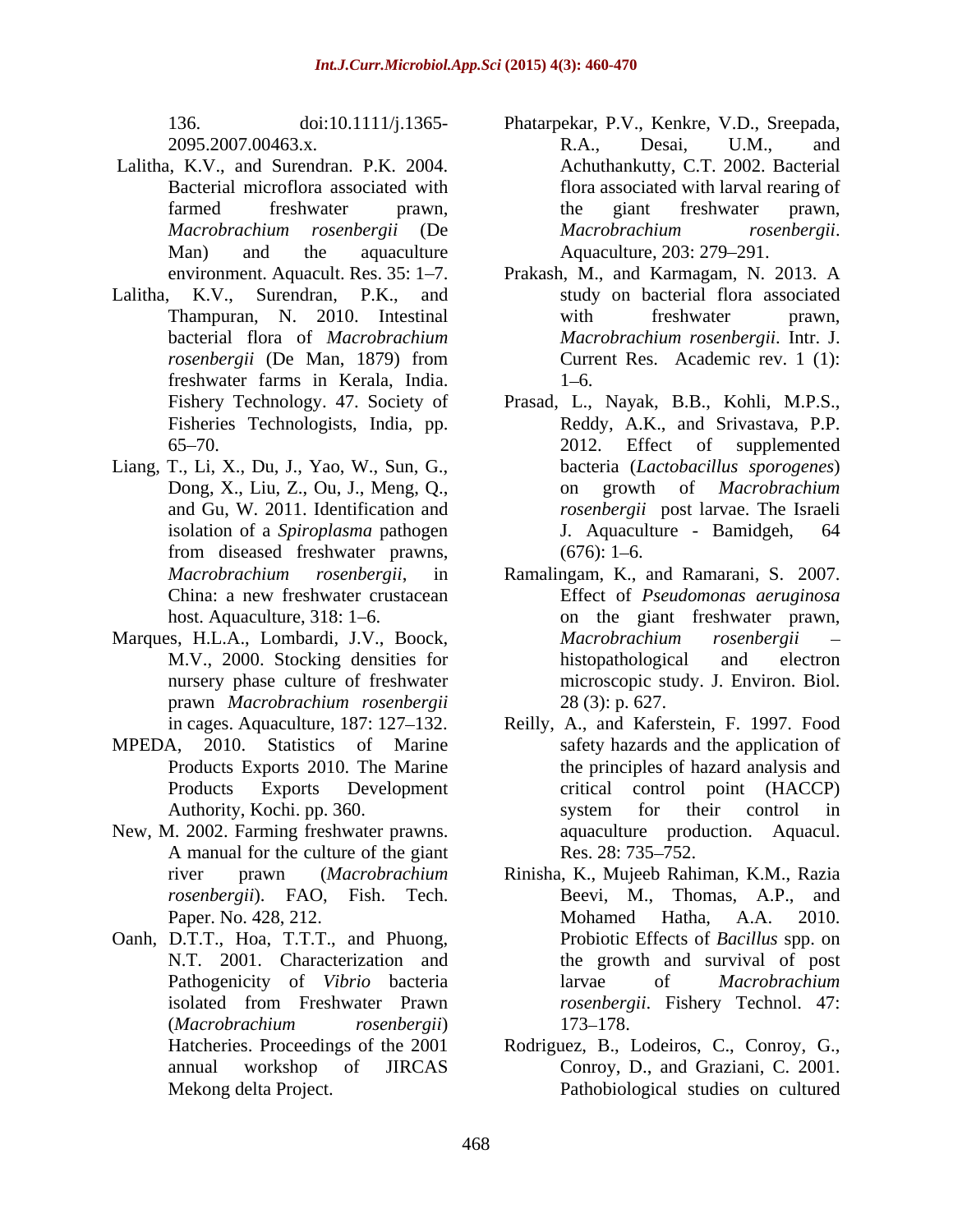- freshwater prawn, *Macrobrachium*
- Sahul Hameed, A.S., Rahaman, K.H., reared larvae and post larvae of
- Sahul Hameed, A.S., Yoganandhan, K., Sri *rosenbergii* in India by RT-PCR
- Salim, S.S., Vijula, K., and Andrews, S.R.
- Sandifer, P.A., Smith T.I.J., Jenkins W.W., and Stokes A.D. 1983. Seasonal
- Santhosh, B., and Singh, N.P. 2007. Tripura, ICAR Research Complex
- populations of the freshwater prawn, Seenivasan, C., Bhavan, P.S., and *Macrobrachium rosenbergii* (de Man, 1879), Margarita Island,  $\mu$  probiotics (Binifit<sup>TM</sup>) on survival, Venezuela*. Revista cientifica*, FCV- growth, biochemical constituents and LUZ, Vol. 11 (2): 162–169. The energy budget of the freshwater Saad, A.S., Habashy, M.M., and Khadiga,  $\qquad \qquad$  prawn *Macrobrachium rosenbergii* S.M. 2009. Growth response of the post larvae. Elixir Aquacult. 41: Seenivasan, C., Bhavan, P.S., and Radhakrishnan, S. 2011. Effect of prawn *Macrobrachium rosenbergii* 5919 5927.
	- *rosenbergii* (De Man) to diets having Seenivasan, C., Bhavan, P.S., different levels of Biogen. World Radhakrishnan, S., and Appl. Sci. J. 6: 550 556. Muralisankar, T. 2012b. Effects of Alagan, A., and Yoganandhan, K. 2003. Antibiotic resistance in Freshwater Prawn *Macrobrachium*  bacteria isolated from hatchery-<br>
	rosenbergii Post Larvae. Turki J. Seenivasan, C., Bhavan, P.S.,<br>Radhakrishnan, S., and Probiotics on Survival, Growth and Biochemical Constituents of *rosenbergii* Post Larvae. Turki J. Fish. Aquat. Sci. 12: 331-338.
	- *Macrobrachium rosenbergii*. Seenivasan, C., Bhavan, P.S., Aquaculture, 217: 39–48. <br>Aquaculture, 217: 39–48. **Radhakrishnan, S., and Shanthi, R.** Widada, J., and Bonami, J.R. 2004. hauplii with Lactobacillus Studies on the occurrence of *sporogenes* for enhancing the *Macrobrachium rosenbergii* survival, growth and levels of nodavirus and extra small virus-like biochemical constituents in the postparticles associated with white tail larvae of the freshwater prawn disease of *Macrobrachium Macrobrachium rosenbergii*. Turki J. Seenivasan, C., Bhavan, P.S., Radhakrishnan, S., and Shanthi, R. Enrichment of *Artemia* nauplii with *Lactobacillus sporogenes* for enhancing the Fish. Aquat. Sci. 12: 23–31.
	- detection. Aquaculture, 238: 127-<br>Seenivasan, C., Radhakrishnan, S., 133. Muralisankar T., and Bhavan, P.S. 2005. Fishery, Probiotics - Boon for Aquaculture. Natural Product changes and energy utilization Radiance 4 (1): p. 53. errormance of *Macrobrachium* Seenivasan, C., Radhakrishnan, S., 2012d. Efficacy of probiotics on survival, growth, biochemical performance of *Macrobrachium rosenbergii* (De Man 1879) postlarvae. J. Sci. Res. 4: 729–740.
	- culture of freshwater prawns in Seenivasan, C., Radhakrishnan, S., South Carolina. In: McVey, J.P. and Muralisankar, T., and Bhavan, P.S. J.R. Moore (Eds), CRC Handbook of Mariculture, Vol.1: Crustacean probiotics *Lactobacillus sporogenes* Aquaculture, CRC Press, Boca and *Bacillus subtilis* on survival, Raton. pp. 189–204. The extension of the second series are provided as a series and series and series and series and Guidelines for water quality *Macrobrachium rosenbergii* (De Man management for fish culture in 1879) post larvae. J. Ecobiotech. 4: Seenivasan, C., Radhakrishnan, S., 2012c. Influence of combined energy utilization performance of  $29 - 34.$
	- for NEH Region, Tripura Center, Shinde, A.N., Mulye, V.B., Chogale, N.D., Publication no. 29. Bhatkar, V.R., Bondre, R.D., and